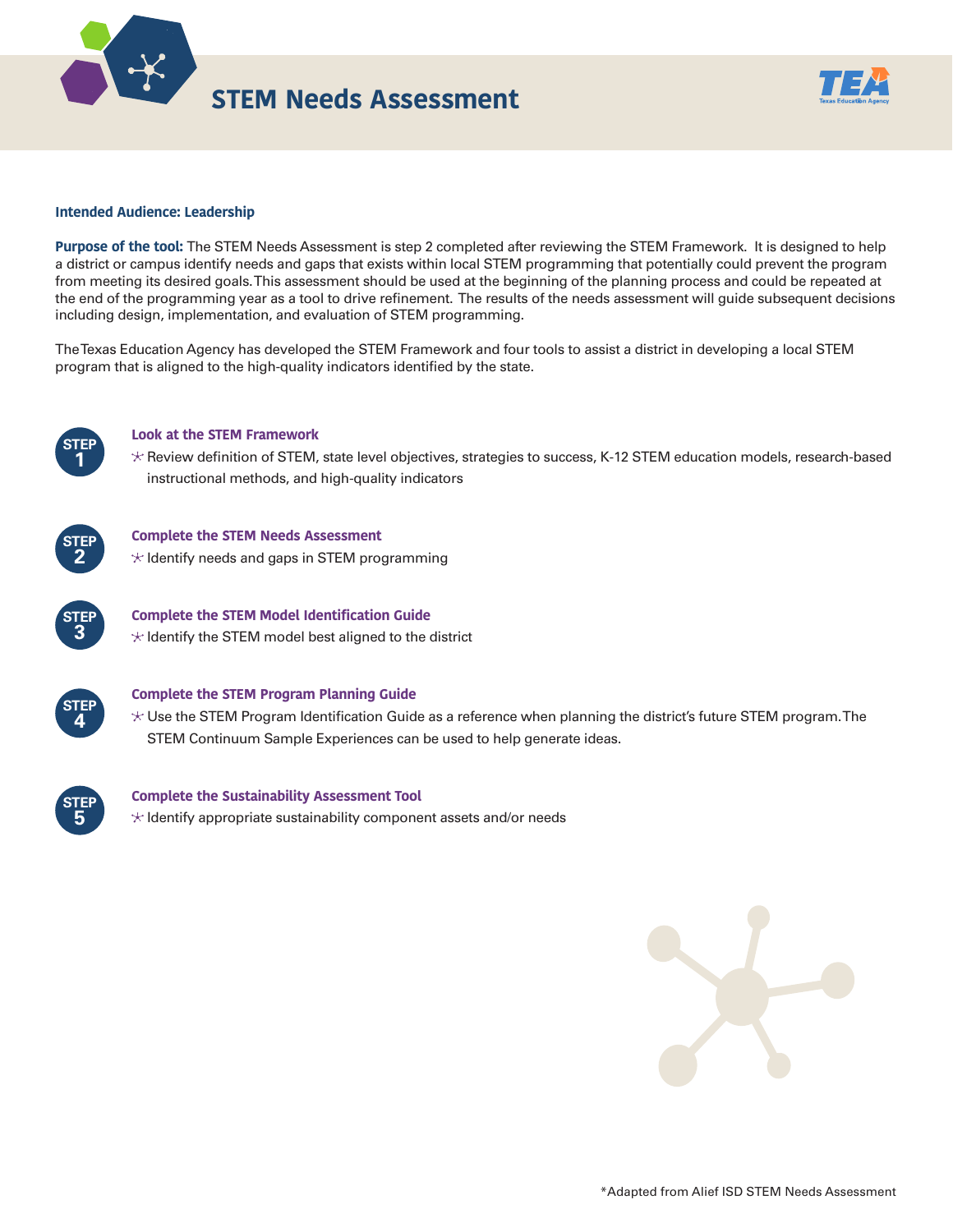# **STEM Needs Assessment**



- **1) Is there an articulated process for staff to provide input and feedback on school and district-level decision making?** 
	- a) Yes
	- b) No
- **2) Is there a shared vision and purpose for the process of STEM implementation and is it communicated consistently by school and district staff at all levels?** 
	- a) Yes
	- b) No
- **3) Do staff at all levels, from classroom to administration, participate in and share professional development grounded in STEM educational issues each school year?** 
	- a) Yes
	- b) No
- **4) In what ways are your students experiencing STEM at your school?** 
	- a) Afterschool only
	- b) During the school day, but activities are supplemental to regular curriculum
	- c) Our regular curriculum has STEM activities embedded within
	- d) Our curriculum consists mostly of integrated project/product-based learning
	- e) We do not have STEM programs at our school

## **5) Which students participate in STEM activities at your school?**

- a) Students are selected based on performance to participate
- b) Students can choose to participate if they are interested
- c) Student participation is a part of the learning experience for all students
- d) All students are engaged in collaborative teams to solve authentic problems on a regular basis
- e) We do not have STEM programs at our school

## **6) How do teachers collaborate and plan for STEM activities?**

- a) Teachers develop their own STEM activities without collaboration
- b) Select teachers occasionally collaborate on supplemental STEM activities
- c) Subject/Grade level lead teachers collaborate frequently with one another in interdisciplinary teams and disseminate activities to other subject/grade level teachers
- d) Teachers work in whole school teams to plan integrated STEM project/product-based learning units or themes throughout the school year
- e) We do not have STEM programs at our school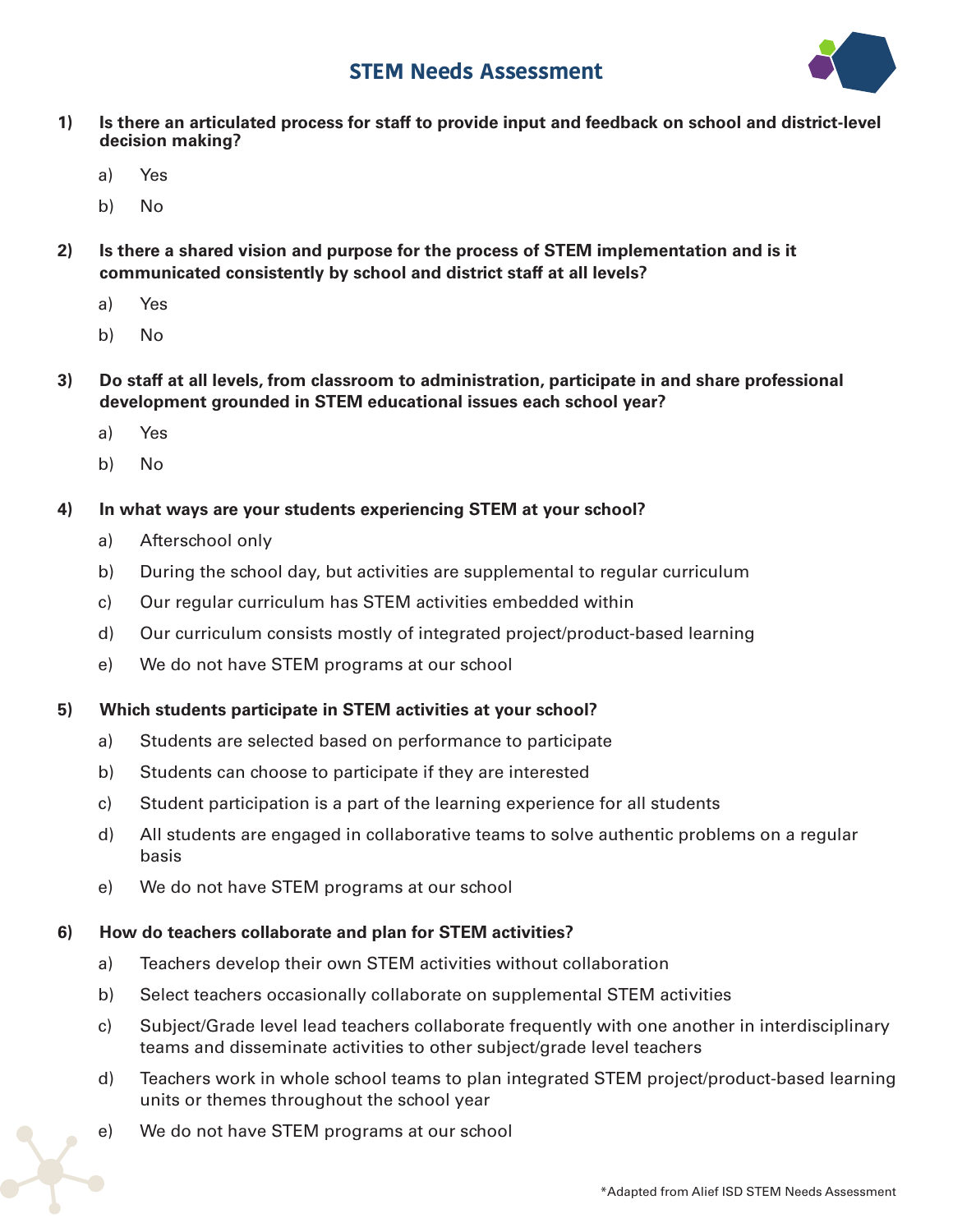## **7) How do teachers implement STEM activities?**

- a) Teachers deliver extra-curricular STEM activities
- b) Teachers sometimes use alternative methods of instruction (i.e. design-based challenges, project/product-based learning, informal experiences) within their classes
- c) Teachers have begun to shift to facilitator in some classes
- d) Teachers regularly act as facilitators to guide student inquiry
- e) We do not have any STEM programs at our school

## **8) How do students collaborate when working on STEM activities?**

- a) Students work individually
- b) Students work with one another occasionally
- c) Student work is mostly completed in cooperative teams
- d) Students work is always completed in cooperative teams
- e) We do not have any STEM programs at our school
- **9) Does your school explicitly incorporate the engineering design process or design thinking?** 
	- a) Yes
	- b) No
- **10) Are there STEM career awareness learning opportunities for students at least quarterly?** 
	- a) Yes
	- b) No

## **11) How do you assess the effectiveness of your STEM related activities?**

- a) We focus on informal student and teacher feedback
- b) We focus on formal student and teacher feedback
- c) We focus on quantitative data by itself
- d) We focus on qualitative and quantitative data from multiple sources
- e) We do not have any STEM programs at our school

## **12) Which descriptor most closely matches your current teacher professional development offerings?**

- a) Teachers participate in large group introductory STEM professional development
- b) Teachers participate in large group STEM professional development that align with the needs/programs of the school
- c) Teachers participate in personalized learning that is focused on their interests in STEM, is ongoing throughout the year, and has built-in supports
- d) Teachers participate in personalized learning that is focused on their STEM needs as identified through classroom data and informal reflection, is ongoing throughout the year with built-in supports, and incorporates externships or mentorships with industry partners
- e) Teachers participate in traditional, district-mandated PD that is not personalized to the needs of the school/program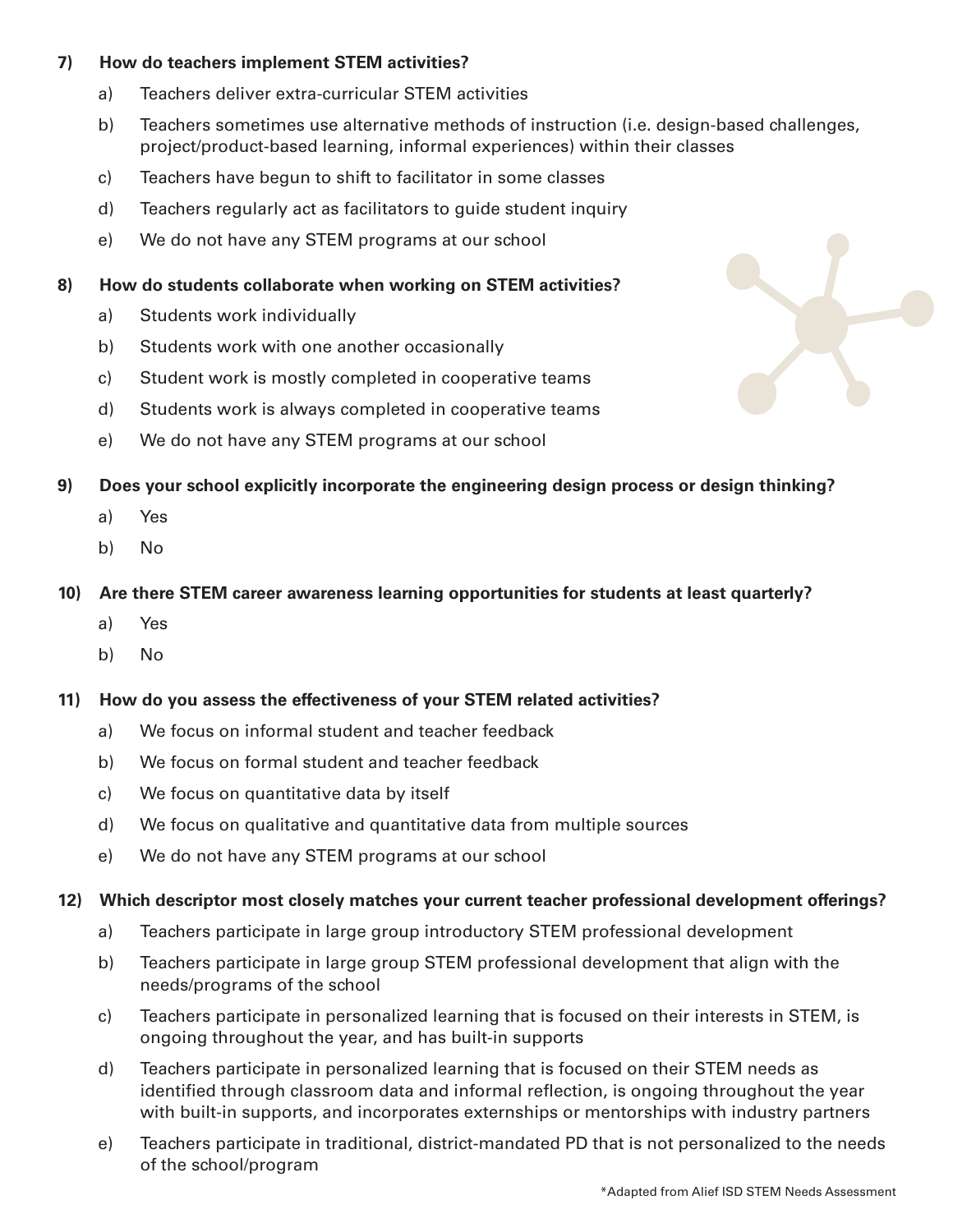**13) What types of assessments are used to monitor student learning and drive instructional practices?** 

- a) State-wide data is used to drive instructional practices and set student learning targets
- b) In addition to state-wide data, performance-based and pre/post assessments are used to drive instruction and set student learning goals
- c) In addition to state-wide data and pre/post assessments, teachers use observation and monitor student dialogue to assess students processes in problem solving
- d) In addition to state-wide, pre/post assessments, and observational data, students consistently participate in self-evaluation and goal setting
- e) We do not use data to monitor student learning or drive instructional practices

## **14) How does your school engage business and industry partners in your STEM related activities?**

- a) We have a partner that occasionally interacts with school leadership and teachers
- b) We have multiple partners that are utilized to extend student learning experiences
- c) We have multiple partners that have direct experiences with students, teachers, and leadership
- d) We have multiple partners that have direct experiences with students, teachers, and leadership and are a part of the project/product-based learning design process as well as the decision-making process
- e) We do not have any partners currently.
- **15) Are students provided 2 or more age appropriate work-based learning experiences (i.e. field trips, job shadowing, work site tours) within the school year?** 
	- a) Yes
	- b) No

## **16) What stage of STEM program planning is your school currently at?**

- a) Initial start-up phase
- b) Developed a one to two-year plan for our program
- c) Developed a three to four-year plan for our program
- d) Developed a five-year plan for our program
- e) We do not have a planned program for our school yet



| <b>YES/NO Responses</b>                    | <b>Multiple Choice Responses</b>  |  |
|--------------------------------------------|-----------------------------------|--|
| "Yes"-Intermediate/Advanced Implementation | "A" - Early Implementation        |  |
| "No"-Early/Developing Implementation       | "B" - Developing Implementation   |  |
|                                            | "C" – Intermediate Implementation |  |
|                                            | "D" - Advanced Implementation     |  |
|                                            | "E" - No Implementation           |  |
|                                            |                                   |  |